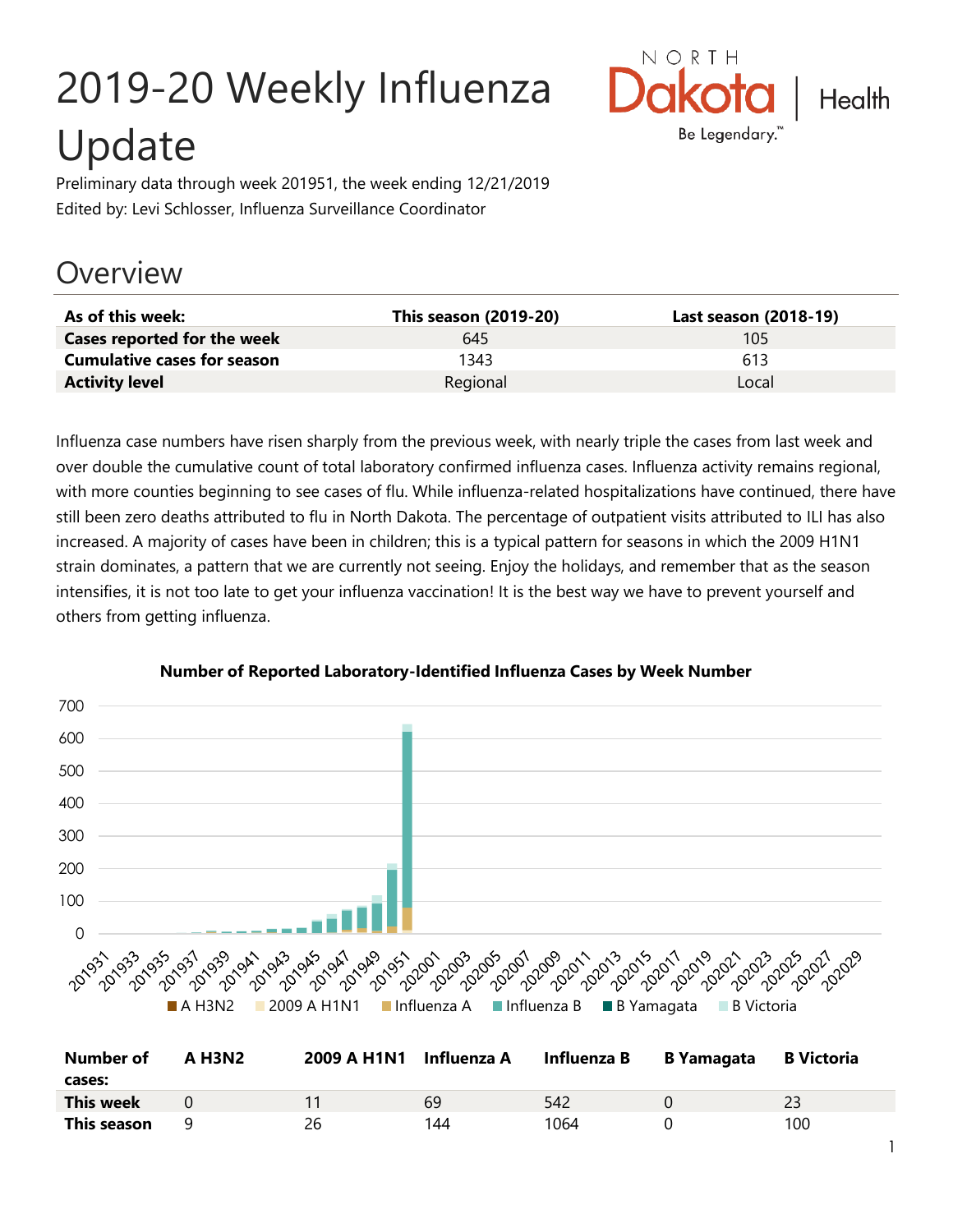Laboratory-confirmed influenza is a reportable disease in North Dakota. Influenza "cases" include people that have tested positive for influenza in a healthcare setting. It does not include people with influenza who did not seek healthcare, or who were diagnosed without a lab test, which is common. The true number of people with influenza in North Dakota is underrepresented, but case data allows us to see where and in what populations influenza is circulating. It also provides context regarding how the current season compares with previous seasons. Find more information about cases on [www.ndflu.com.](file://///nd.gov/doh/DOH-DATA/MSS/DC/PROGRAM/IMMUNE/Immunize/Influenza/Inf18-19/Surveillance/Weekly%20Summaries/www.ndflu.com)



## Case Demographics

#### Cases by **County**



© GeoNames, Navteq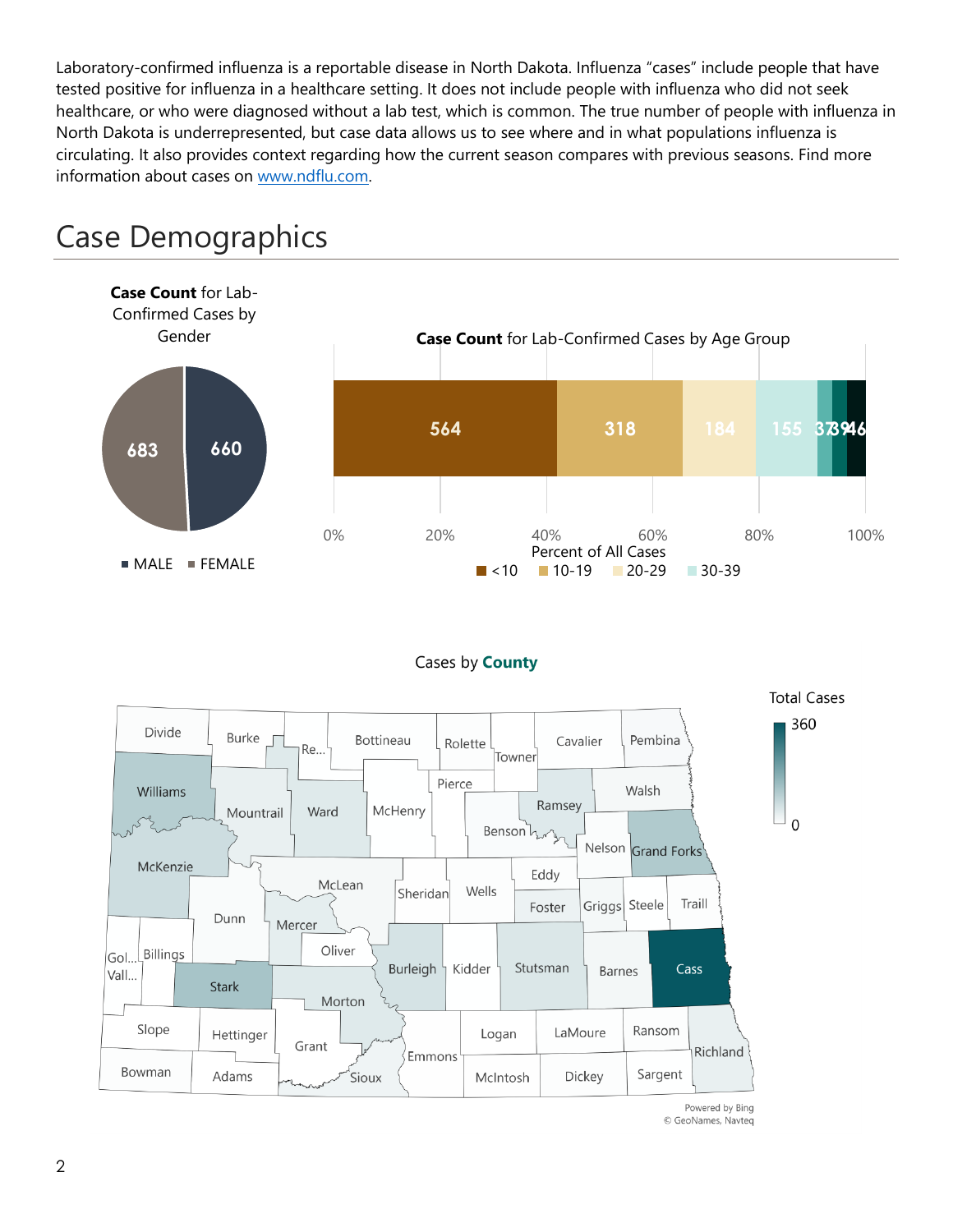# **Outbreaks**

During the influenza season, influenza outbreaks are common anywhere people gather, including schools, child care centers, and health care facilities. Outbreaks of influenza or influenza-like illness may be reported to the NDDoH. The following outbreaks have been reported this season:

| <b>Setting</b>                                        | <b>Number of outbreaks</b> | <b>Identified pathogens</b> |
|-------------------------------------------------------|----------------------------|-----------------------------|
| Long Term Care, Basic Care,<br><b>Assisted Living</b> |                            | Influenza B                 |
| <b>Schools</b>                                        |                            |                             |
| <b>Child Care Centers</b>                             |                            |                             |

## Surveillance Programs

In addition to case reporting, the NDDoH uses a variety information sources to fully describe of what is happening during the influenza season.

#### Hospitalizations

This season, the NDDoH has introduced a new influenza hospitalization surveillance program. Select North Dakota hospitals report the number influenza-related hospitalizations weekly to the NDDoH. Because this surveillance methodology is new, hospitalization numbers this year may not be comparable to previous years.





#### Deaths

Data on pneumonia and influenza deaths is obtained from Vital Records and based on the cause of death listed on the death certificate.



**Total number of deaths for the season: Pneumonia** 154 **Influenza** 0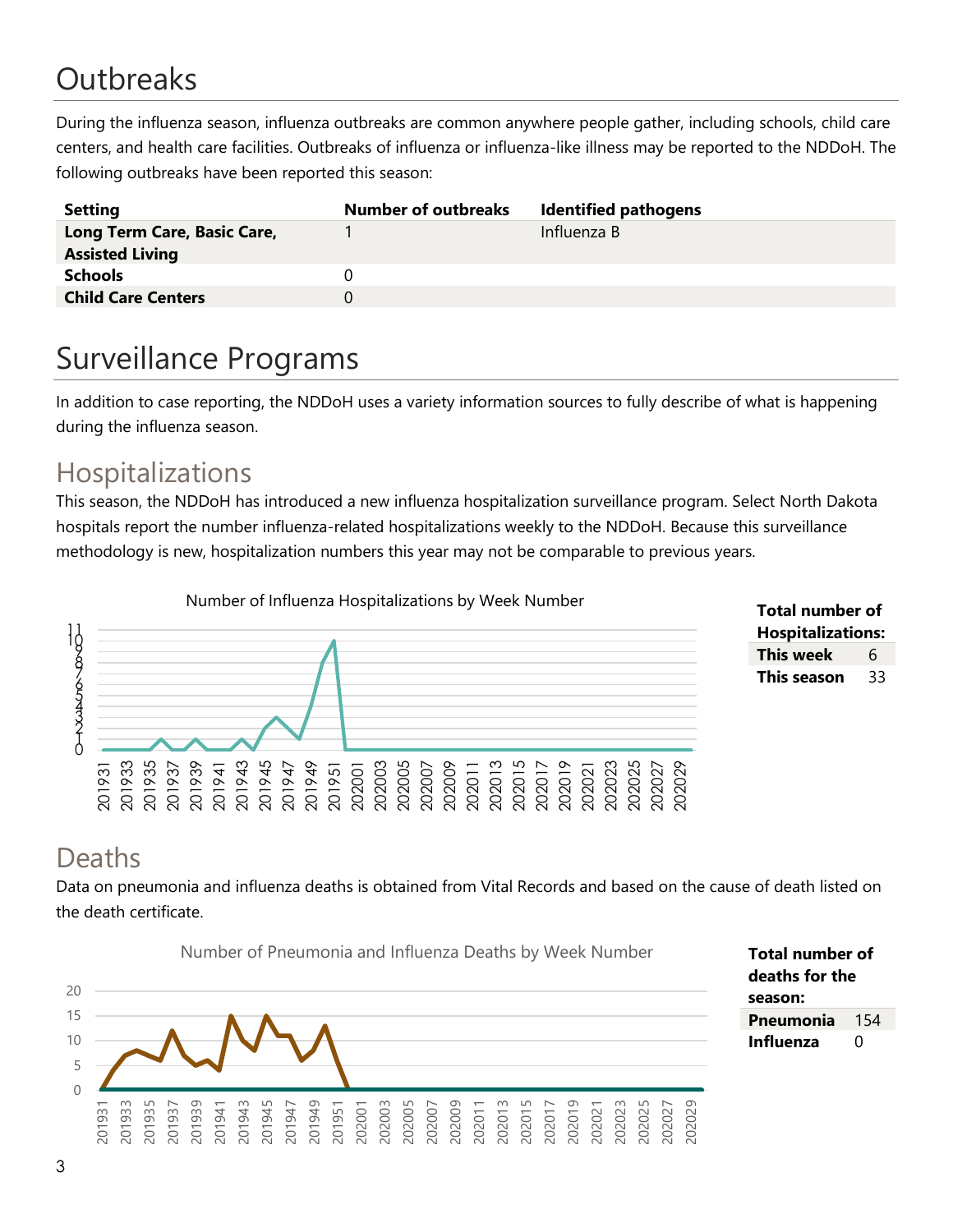## Outpatient Influenza-like Illness

The NDDoH participates in the national U.S. Outpatient Influenza-like Illness Surveillance Network (ILINet). Data from participating outpatient providers in North Dakota are pooled to create a state-wide estimate for the weekly percent of healthcare visits due to influenza-like illness (ILI). Patients presenting with a fever of 100ºF or greater and a cough and/or sore throat are considered to have ILI. For more information on state and national ILINet data, see **FluView** [Interactive.](https://gis.cdc.gov/grasp/fluview/fluportaldashboard.html)



Percent of Outpatient Visits Due to Influenza-like Illness by Week, Current and Previous Season

#### Sentinel Laboratory Data

The NDDoH receives influenza and RSV testing data from participating sentinel laboratories across the state. The total number of positive tests and the total number of tests conducted are reported and used to create a state-wide percent positivity statistic. For influenza, percent positivity of 10% or greater indicates "season level" influenza activity.

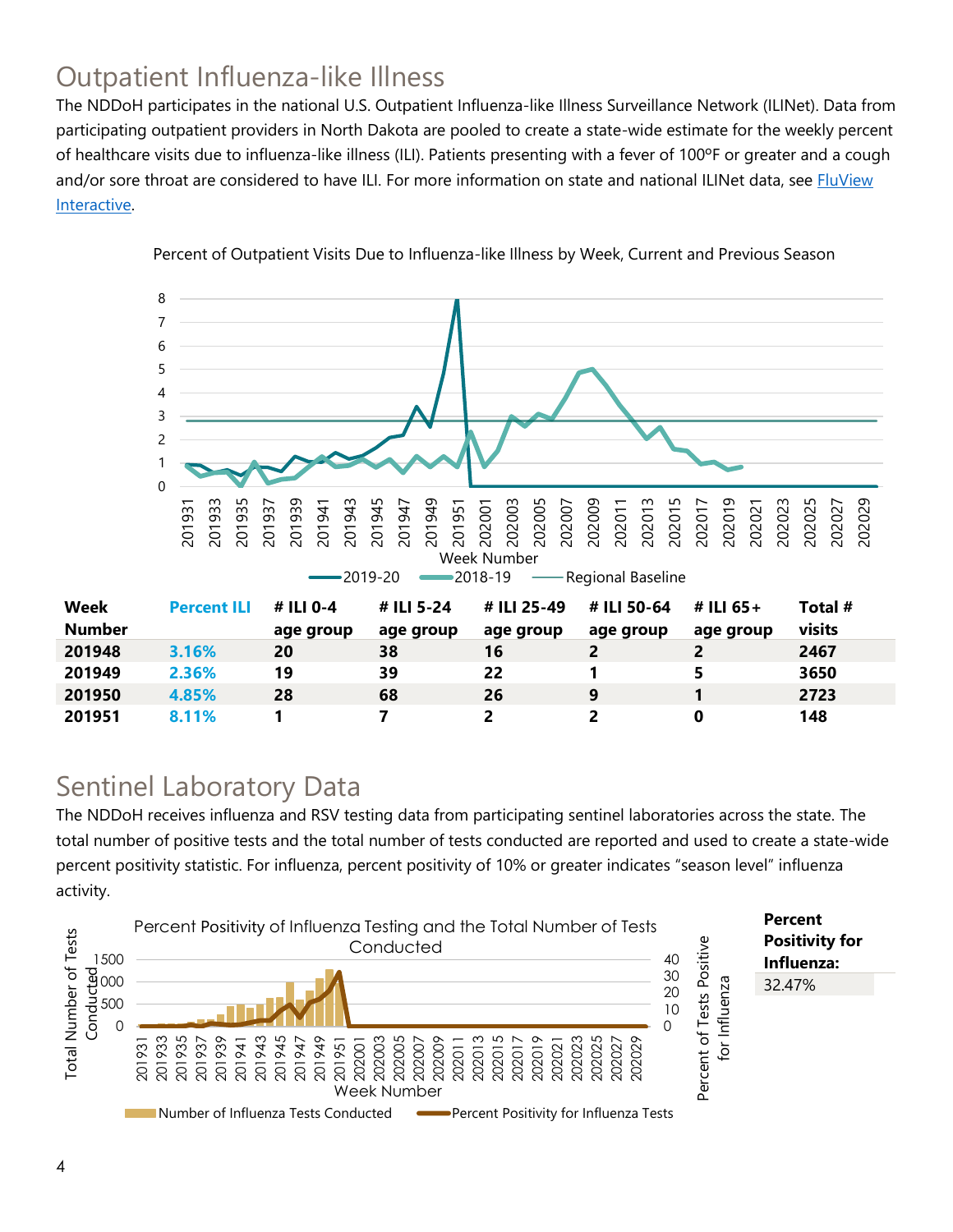

#### School Absenteeism

During the influenza season, increases in school absenteeism data can be used as an early indicator for influenza circulation. The NDDoH received absenteeism data from a majority of schools in the state. Data here include absences for all reasons.



## Multi-season Comparison